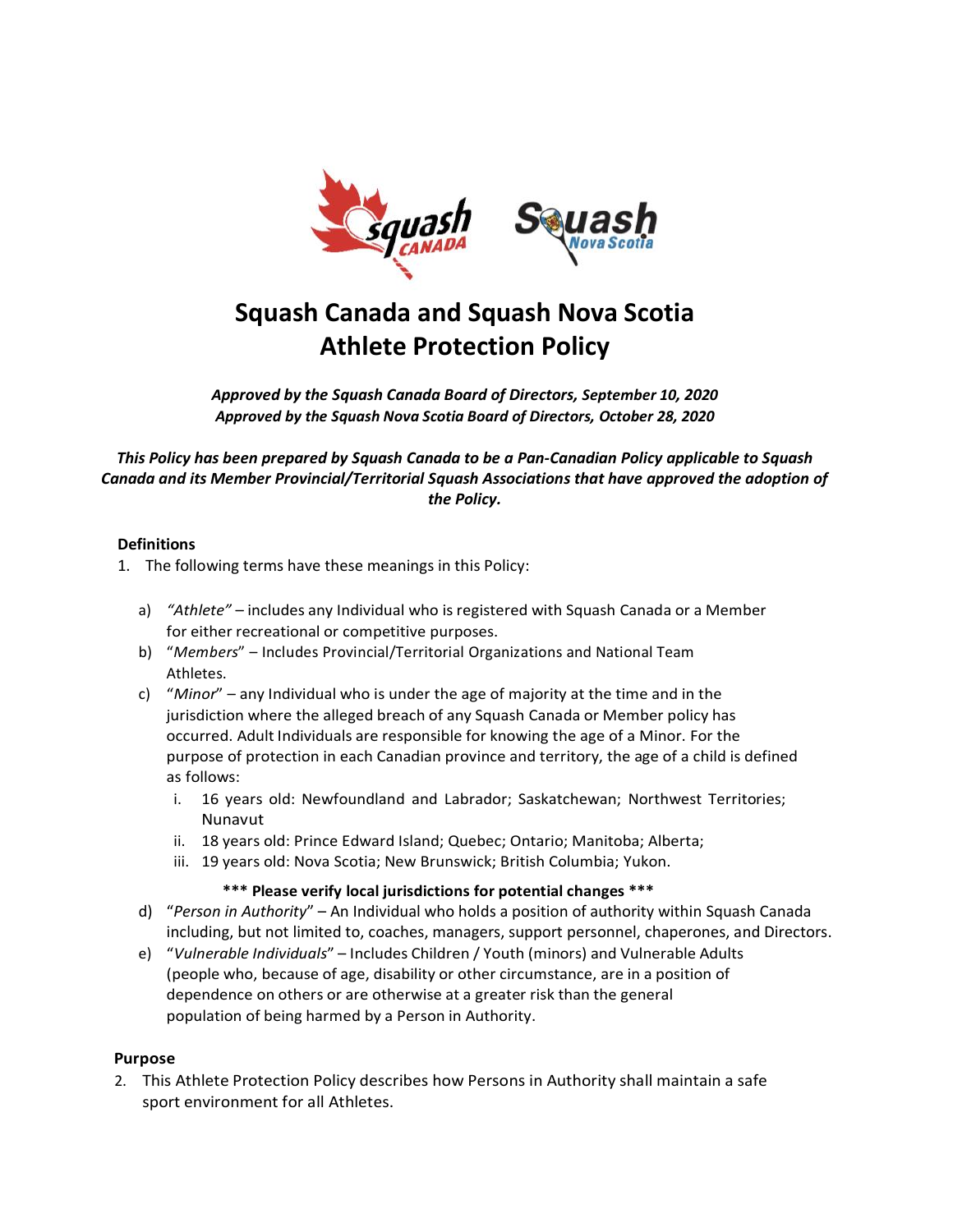# **Interactions between Persons in Authority and Athletes – the 'Rule of Two'**

3. Squash Canada and its Members strongly recommend the 'Rule of Two' for all Persons in Authority who interact with Athletes. The Coaching Association of Canada describes the intention of the 'Rule of Two' as follows:

A coach must never be alone or out of sight with a minor athlete. Two NCCP trained or certified coaches should always be present with an athlete, especially a minor athlete, when in a potentially vulnerable situation such as in a locker room or meeting room. All one-on-one interactions between a coach and an athlete must take place within earshot and in view of a second coach except for medical emergencies.

One of the coaches must also be of the same gender as the athlete. Should there be a circumstance where a second screened and NCCP trained or certified coach is not available, a screened volunteer, parent, or adult can be recruited.

- 4. Squash Canada recognizes that fully implementing the 'Rule of Two', as described above (and modified accordingly for Persons in Authority), in all circumstances, may not always be possible. Consequently, at a minimum, interactions between Persons in Authority and Athletes must respect the following:
	- a) The training environment should be open to observation so that all interactions between Persons in Authority and Athletes are observable.
	- b) Private or one-on-one situations must be avoided unless they are open and observable by another adult or Athlete.
	- c) Persons in Authority shall not invite or have a Vulnerable Individual (or Vulnerable Individuals) in their home without the written permission and contemporaneous knowledge of the Vulnerable Individual's parent or guardian.
	- d) Vulnerable Individuals must not be in any situation where they are alone with a Person in Authority without another screened adult or Athlete present unless prior written permission is obtained from the Athlete's parent or guardian.

#### **Practices and Competitions**

5. As it relates to practices and/or competitions, the following shall be respected:

- a) A Person in Authority should never be alone with a Vulnerable Individual prior to or following a competition or practice unless the Person in Authority is the Athlete's parent or guardian.
- b) If the Vulnerable Individual is the first Athlete to arrive, the Athlete's parent should remain until another Athlete or Person in Authority arrives.
- c) If a Vulnerable Individual would potentially be alone with a Person in Authority following a competition or practice, the Person in Authority should ask another Person in Authority (or a parent or guardian of another Athlete) to stay until all of the Athletes have been picked up. If an adult is unavailable, another Athlete, who is preferably not a Vulnerable Individual, should be present in order to avoid the Person in Authority being alone with a Vulnerable Individual.
- d) Persons in Authority giving instructions, demonstrating skills, or facilitating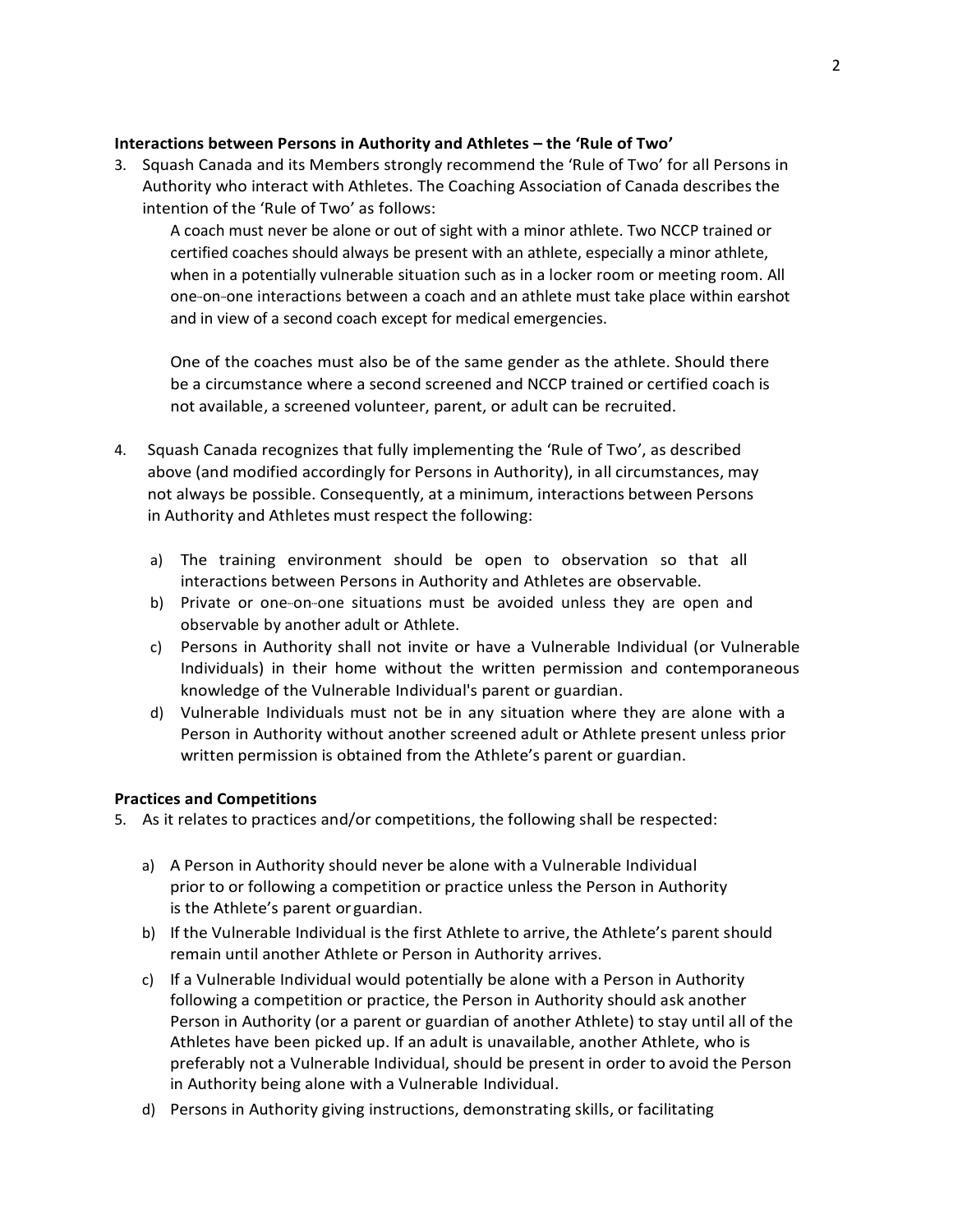drills or lessons to an individual Athlete should always do so within earshot and eyesight of another Person in Authority.

## **Communications**

6. Communications between Persons in Authority and Athletes should respect the following:

- a) Group messages, group emails or team pages are to be used as the regular method of communication between Persons in Authority and Athletes
- b) Persons in Authority may only send personal texts, direct messages on social media or emails to individual Athletes when necessary and only for communicating information related to team issues and activities (e.g., non--personal information). Any such texts, messages or emails shall be professional in tone.
- c) No personal texts between Vulnerable Individuals and Persons in Authority may be sent; however, if this is necessary, it should include one other adult person on the message.
- d) Parents and guardians may request that their child not be contacted by a Person in Authority using any form of electronic communication and/or to request that certain information about their child may not be distributed in any form of electronic communications.
- e) All communication between a Person in Authority and Athletes must be between the hours of 6:00am and midnight unless extenuating circumstances justify otherwise.
- f) Communications concerning drugs or alcohol use (unless regarding its prohibition) is not permitted.
- g) No sexually explicit language or imagery or sexually oriented conversation may be communicated by any medium.
- h) Persons in Authority are not permitted to ask Athletes to keep a secret for them.

#### **Travel**

- 7. Any travel involving Persons in Authority and Athletes shall respect the following:
	- a) Teams or groups of Athlete shall always have at least two Persons in Authority with them.
	- b) For mixed gender teams or groups of Athletes, there will be one Person in Authority from eachgender.
	- c) Screened parents or other volunteers will be available in situations when two Persons in Authority cannot be present.
	- d) No Person in Authority may drive a vehicle with an Athlete alone unless the Person in Authority is the Athlete's parent or guardian.
	- e) A Person in Authority may not share a room or be alone in a hotel room with an Athlete unless the Person in Authority is the Athlete's parent or guardian.
	- f) Room or bed checks during overnight stays must be done by two Persons in Authority.
	- g) For overnight travel when Athletes must share a hotel room, roommates will be age- appropriate (e.g., within two years of age of one another) and of the same gender identity.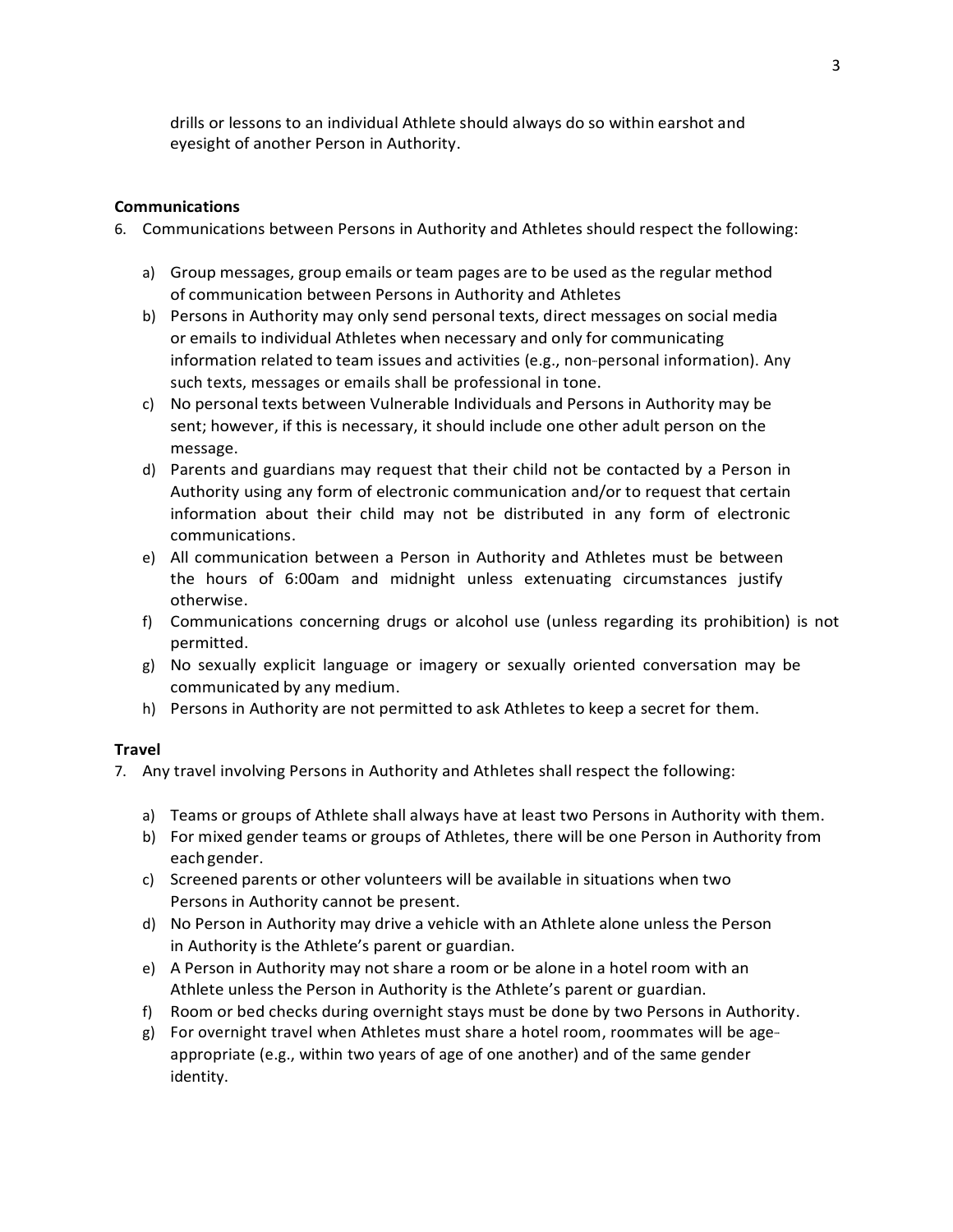## **Locker Room / Changing Areas / Meeting Rooms**

- 8. The following shall apply to locker rooms, changing areas, and meeting rooms:
	- a) Interactions (i.e., conversation) between Persons in Authority and Athletes should not occur in any room where there is a reasonable expectation of privacy such as a locker room, restroom or changing area. A second adult should be present for any necessary interaction between an adult and an Athlete in any such room (e.g., the Rule of Two must be respected).
	- b) If Persons in Authority are not present in the locker room or changing area, or if they are not permitted to be present, they should still be available outside the locker room or changing area and be able to enter the room or area if required, including but not limited to team communications and/or emergency.

## **Photography / Video**

- 9. Any photograph or video involving Athletes shall respect the following:
	- a) Photographs and video may only be taken in public view, must observe generally accepted standards of decency, and be both appropriate for and in the best interest of the Athlete.
	- b) The use of recording devices of any kind in rooms where there is a reasonable expectation of privacy is strictly prohibited.
	- c) Examples of photos that shall be edited or deleted include:
		- i. Images with misplaced apparel or where undergarments are showing.
		- ii. Suggestive or provocative poses.
		- iii. Embarrassing images.
	- d) If any photographs or videos will be used on any form of public media, an Image Consent Form must be completed before any images are taken and used.

#### **Physical Contact**

- 10. It is recognized that some physical contact between Persons in Authority and Athletes may be necessary for various reasons including, but not limited to, teaching a skill or tending to an injury. Any physical contact shall respect the following:
	- a) Unless it is otherwise impossible because of serious injury or other justifiable circumstance, a Person in Authority must always clarify with an Athlete where and why any physical contact will occur prior to the contact occurring. The Person in Authority must make clear that he or she is requesting to touch the Athlete and not requiring physical contact.
	- b) Infrequent, non-intentional physical contact during a training session is permitted
	- c) Hugs lasting longer than five seconds, cuddling, physical horseplay, and physical contact initiated by the Person in Authority is not permitted. It is recognized that some Athletes may initiate hugging or other physical contact with a Person in Authority for various reasons (e.g., such as crying or celebrating after a performance), but this physical contact should always be limited to circumstances where the Person in Authority believes it is in the best interest of the Athlete and when it occurs in an open and observable environment.